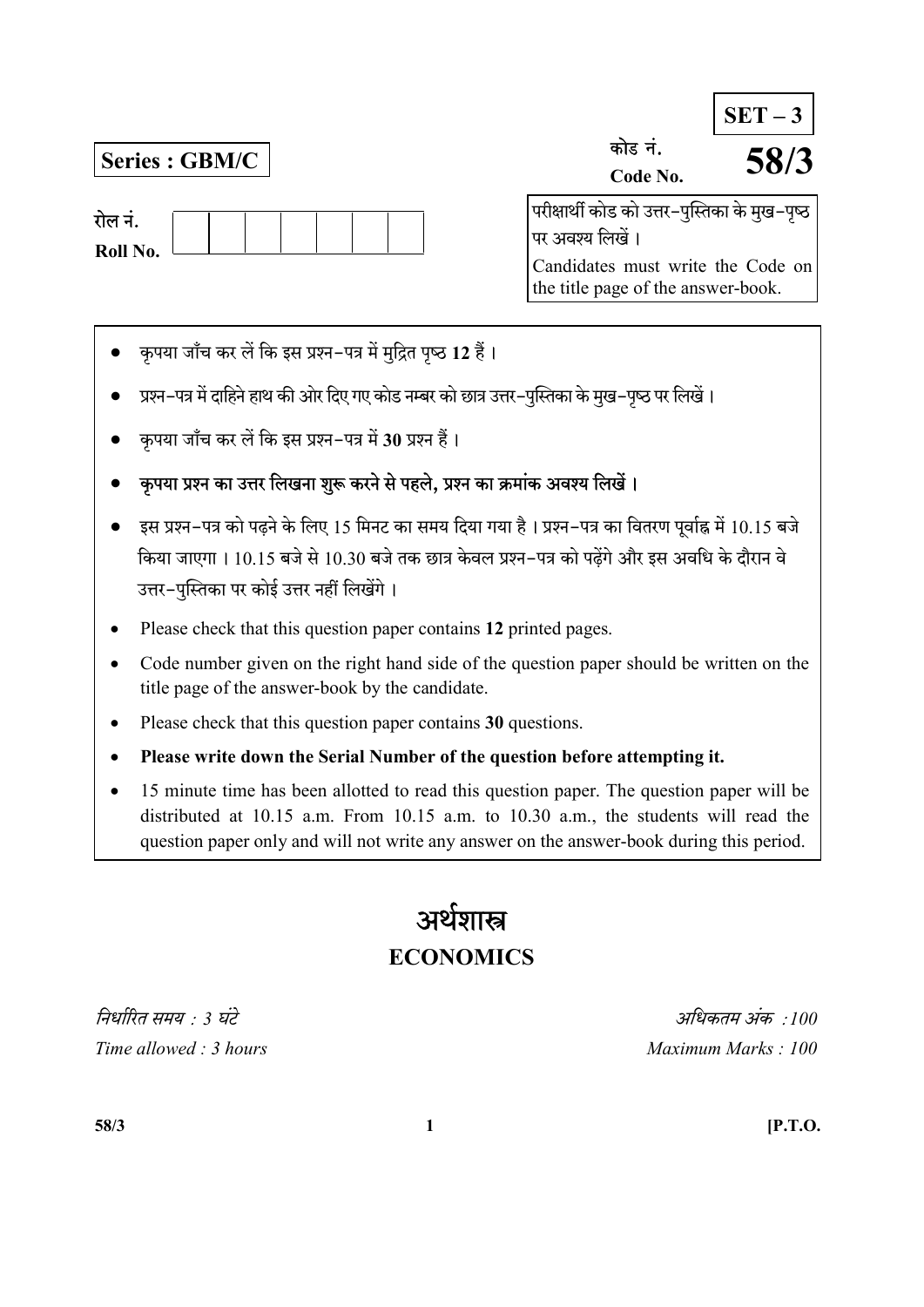## सामान्य निर्देश :

- (i) दोनों खण्डों के **सभी** प्रश्न **अनिवार्य** हैं ।
- (ii) प्रत्येक प्रश्न के सामने उनके अंक दर्शाए गये हैं ।
- (iii) प्रश्न संख्या 1 5 और 16 20 अति लघु उत्तरीय प्रश्न हैं, प्रत्येक प्रश्न 1 अंक का है । सभी प्रश्नों के उत्तर एक वाक्य में देना है ।
- (iv) प्रश्न संख्या 6 8 और 21 23 लघु उत्तरीय प्रश्न हैं, प्रत्येक प्रश्न 3 अंक का है। सभी प्रश्नों के उत्तर सामान्यतः 60 शब्दों से अधिक न हों ।
- (v) प्रश्न संख्या 9 11 और 24 26 यह भी लघु उत्तरीय प्रश्न हैं, प्रत्येक प्रश्न 4 अंक का है। सभी प्रश्नों के उत्तर सामान्यतः 70 शब्दों से अधिक न हों ।
- (vi) प्रश्न संख्या 12 15 और 27 30 दीर्घ उत्तरीय प्रश्न हैं, प्रत्येक प्रश्न के 6 अंक हैं । सभी प्रश्नों के उत्तर सामान्यतः 100 शब्दों से अधिक न हों ।
- (vii) उपरोक्त प्रश्नों के उत्तर संक्षिप्त एवं सटीक होने चाहिए तथा यथासंभव निर्देशानुसार शब्द सीमा के भीतर उत्तर दिया जाना चाहिए ।

#### General Instructions :

- $(i)$  All questions in both sections are **compulsory**.
- (ii) Marks for questions are indicated against each question.
- (iii) Question number  $1 5$  and  $16 20$  are very short answer questions carrying 1 mark each. They are required to be answered in one sentence.
- (iv) Ouestion number  $6 8$  and  $21 23$  are short answer questions carrying 3 marks each. Answers to them should not normally exceed 60 words each.
- (v) Question number  $9 11$  and  $24 26$  are also short answer questions carrying 4 marks each. Answers to them should not normally exceed 70 words each.
- (vi) Question number  $12 15$  and  $27 30$  are long answer questions carrying 6 marks each. Answers to them should not normally exceed 100 words each.
- (vii) Answers should be brief and to the point and the above word limit be adhered to as far as possible.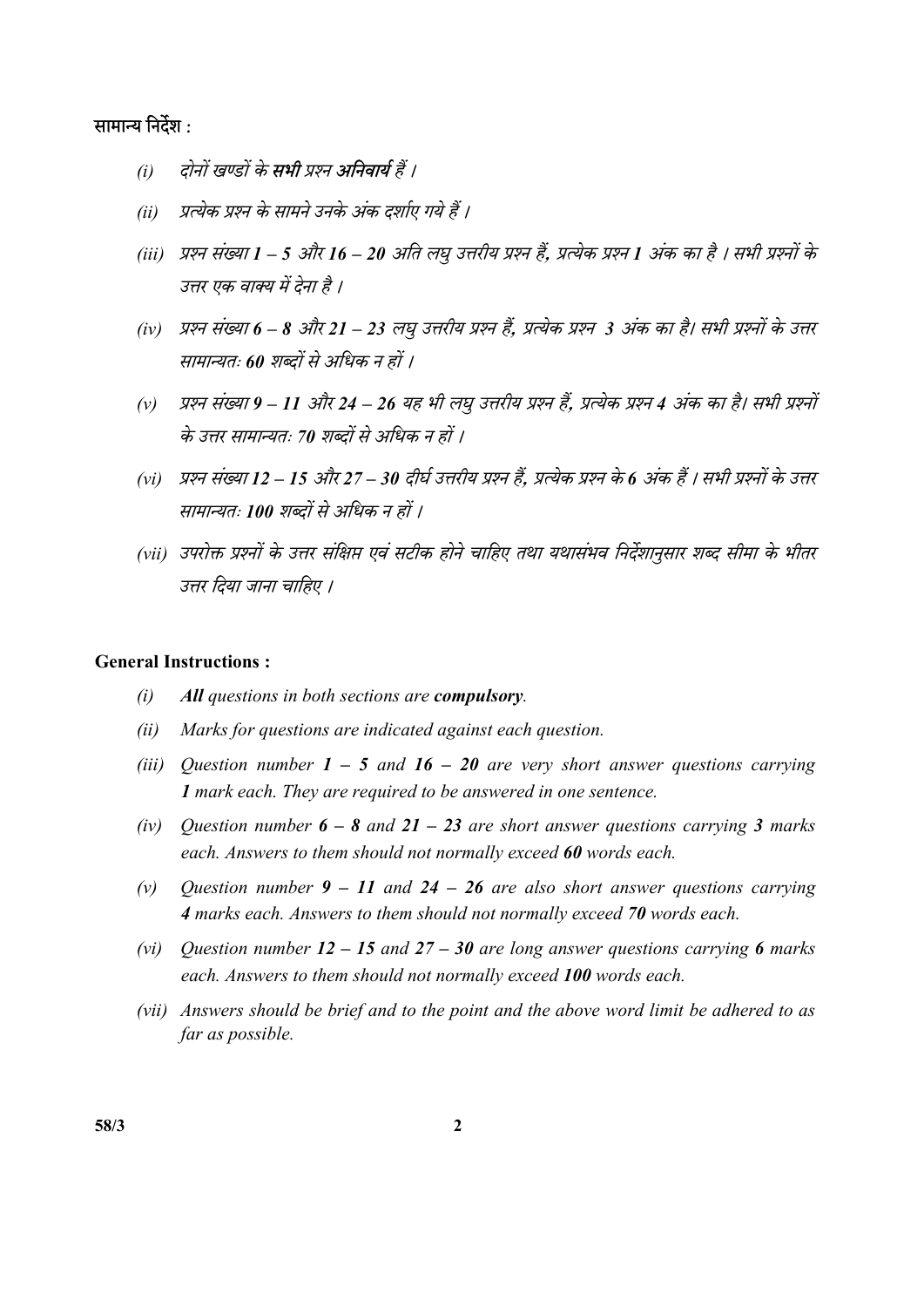#### SECTION – A

- 1. ? 1 What is meant by price floor ?
- 2. ? 1 When is a good considered a normal good ?
- 3. कुल सम्प्राप्ति (आगम) TR, O उत्पादन मात्रा और 'n' इकाई की मात्रा हो, तो सीमांत सम्प्राप्ति यह होगी : (सही विकल्प चुनिए)
	- $(A)$  केवल TR<sub>n</sub> TR<sub>n 1</sub>  $\left( \mathrm{B}\right)$  केवल  ${\rm TR}$  में परिवर्तन  $\overline{\mathrm{Q}}$  में परिवर्तन $\overline{\phantom{a}}$
	- $(C)$   $(A)$  और  $(B)$  दोनों
	- $(D)$  उपरोक्त में से कोई भी नहीं किया है। उपरोक्त में से कोई भी नहीं किया है।
	- Let TR be total revenue, Q be quantity of output, and 'n' the number of units, then marginal revenue equals : (choose the correct alternative)
	- (A)  $TR_n TR_{n-1}$  only (B) Change in TR Change in  $\overline{Q}$  only
	- (C) Both (A) and (B)
	- (D) None of the above
- 4. 1 Define short-run production function.
- 5. इसमें क्रेताओं और विक्रेताओं की बड़ी संख्या होती है : (सही विकल्प चुनिए) 1
	- $(A)$  केवल पूर्ण प्रतियोगिता में
	- (B) केवल एकाधिकारात्मक प्रतियोगिता में
	- $(C)$   $(A)$  और  $(B)$  दोनों में
	- (D)

There are large number of buyers and sellers in : (choose the correct alternative)

- (A) Perfect competition only
- (B) Monopolistic competition only
- (C) Both in (A) and (B)
- (D) Oligopoly

| ٠<br>×<br>۰.<br>۰.<br>×<br>× |  |
|------------------------------|--|
|------------------------------|--|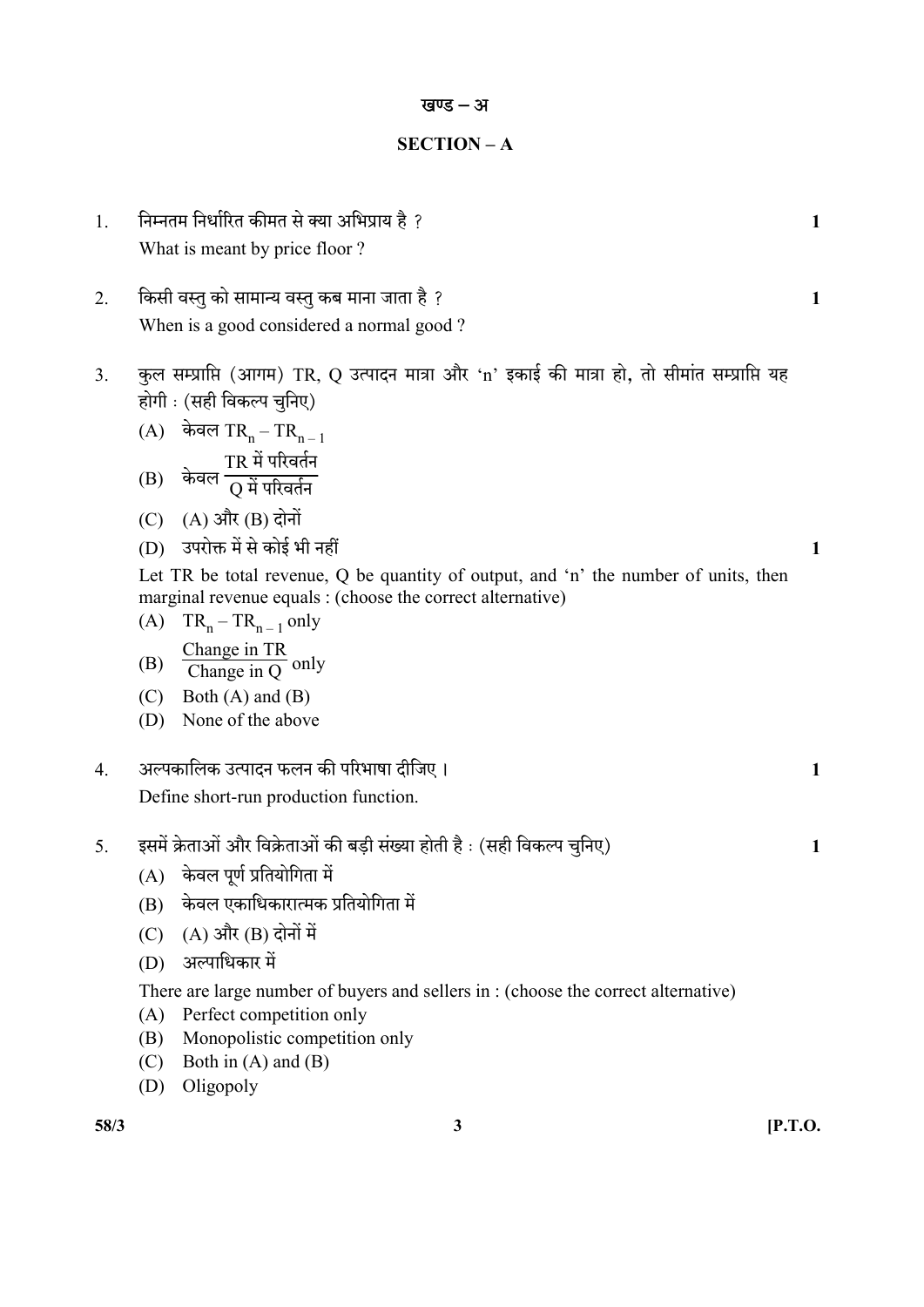6. " " 3

अथवा केन्द्रीय समस्या "कैसे उत्पादन किया जाए" समझाइए। Explain the central problem "for whom to produce". OR Explain the central problem "how to produce".

- 7. (concave) ? 3 Why is a typical production possibility curve concave ? Explain
- 8. जब एक वस्तु की कीमत ₹ 4 से गिरकर ₹ 3 प्रति इकाई हो जाती है, तो उसकी माँग 20 इकाई से बढकर 30 3

When price of a good falls from  $\bar{\tau}$  4 to  $\bar{\tau}$  3 per unit, quantity demanded rises from 20 units to 30 units. Calculate its price elasticity of demand.

- 9. एक वस्तु की पूर्ति को प्रभावित करने वाले किन्हीं चार कारकों की व्याख्या कीजिए। 4 Explain any four factors that affect the supply of a good.
- 10. "सीमांत लागत और सीमांत आगम (सम्प्राप्ति)" विधि द्वारा उत्पादन का संतुलन स्तर बताइए । अपने उत्तर 4 कीमत  $(5)$ उत्पादन (इकाई) कुल लागत  $(5)$ सीमांत लागत 6 1 1 10 10 6 2 15 5 6 3 21 6

6 | 5 | 37 | 9

- 
- 

 $58/3$  4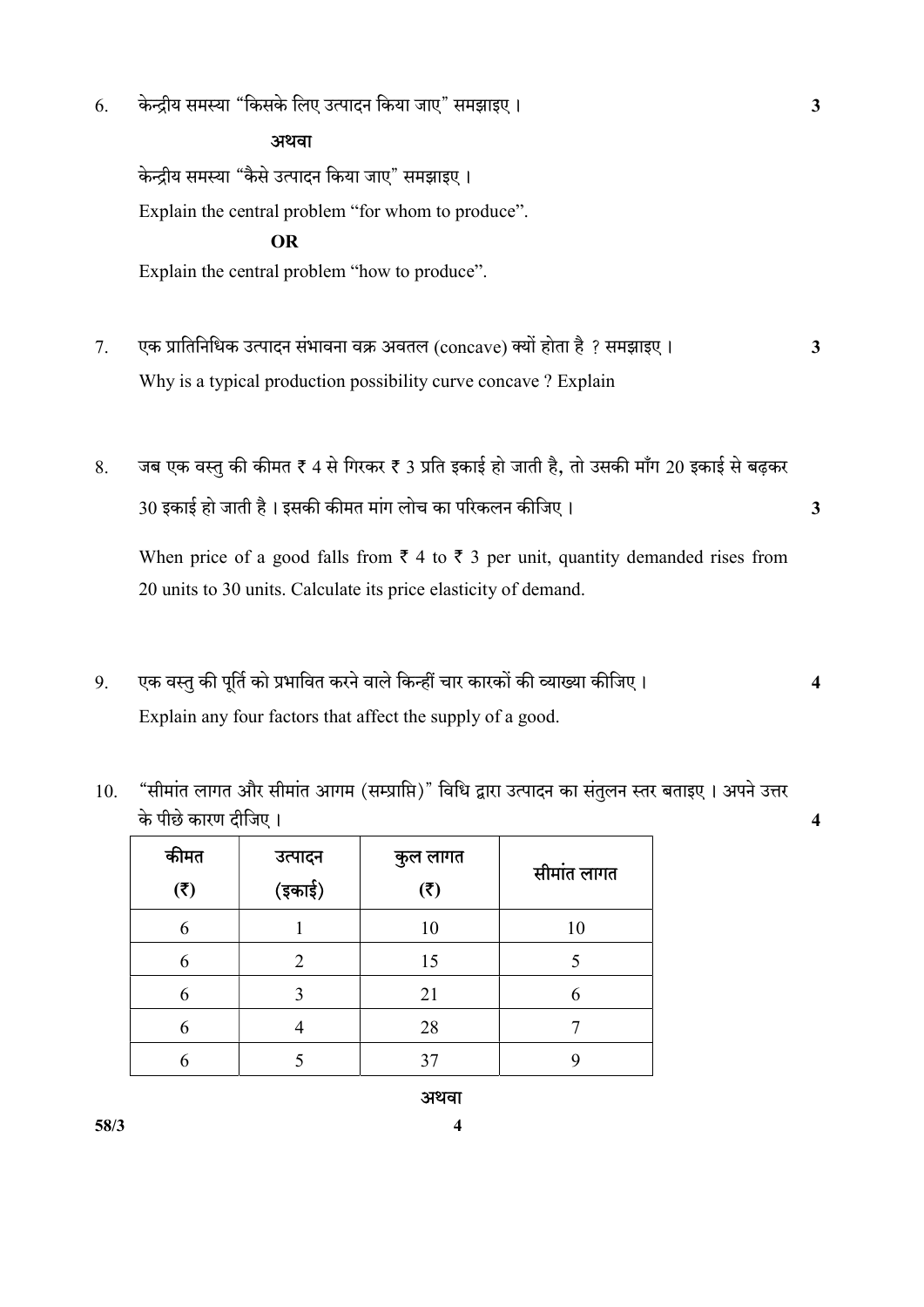परिवर्ती अनुपातों के नियम के तीन चरणों की पहचान कीजिए। कारण दीजिए।

| परिवर्ती आगत<br>(इकाई) | कुल उत्पाद<br>(इकाई) |
|------------------------|----------------------|
|                        | 3                    |
| 2                      | 7                    |
| 3                      | 10                   |
| 4                      | 12                   |
| 5                      | 11                   |

 Identify the equilibrium level of output using "marginal cost and marginal revenue" approach. Give reasons for your answer.

| Price<br>(3) | Output<br>(units) | <b>Total cost</b><br>(3) | <b>Marginal cost</b> |
|--------------|-------------------|--------------------------|----------------------|
| 6            |                   | 10                       | 10                   |
| 6            | 2                 | 15                       | 5                    |
| 6            | 3                 | 21                       | 6                    |
| 6            | 4                 | 28                       |                      |
| 6            |                   | 37                       |                      |

#### OR

Identify the three phases of the law of variable proportions. Give reasons.

| Variable input              | <b>Total product</b> |  |
|-----------------------------|----------------------|--|
| (units)                     | (units)              |  |
|                             | 3                    |  |
| $\mathcal{D}_{\mathcal{L}}$ |                      |  |
| 3                           | 10                   |  |
|                             | 12                   |  |
|                             |                      |  |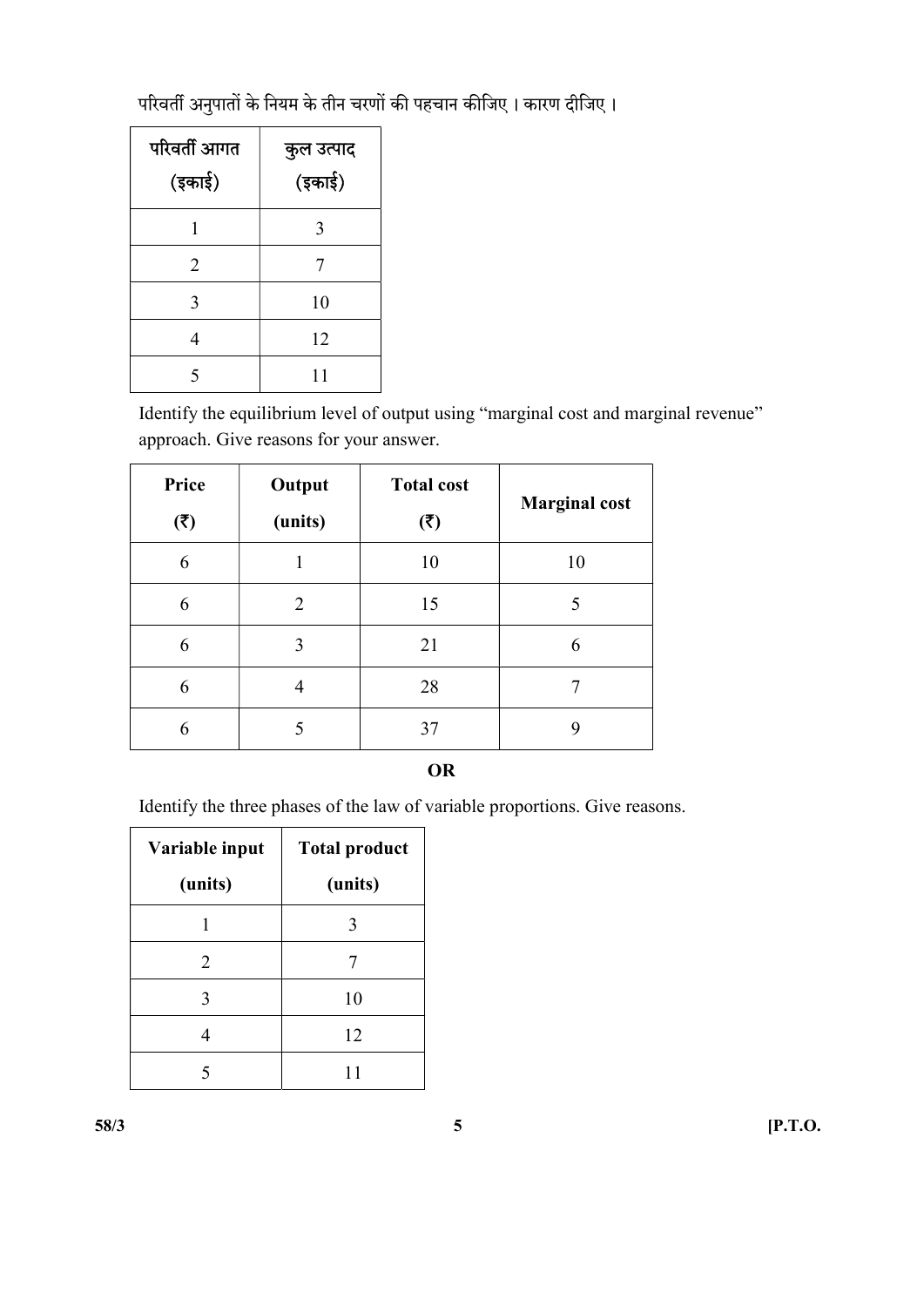11. एक पूर्ण प्रतियोगी बाजार की "समरूप उत्पाद" विशेषता के परिणाम समझाइए । 4

Explain the implications of the feature "homogeneous products" of a perfectly competitive market.

12. संतुलन बाजार मजदरी दर ₹ 14,000 प्रति माह है। इसे कम समझ कर सरकार न्यूनतम मजदरी का निर्धारण ₹ 18,000 प्रति माह कर देती है। इस निर्णय के परिणामों की व्याख्या कीजिए। रेखाचित्र का प्रयोग 6

The equilibrium market wage rate is  $\bar{\tau}$  14,000 per month. The government finding it low fixes minimum wage rate at  $\bar{\tau}$  18,000 per month. Examine the implications of this decision. Use diagram.

# केवल दृष्टिहीन परीक्षार्थियों के लिए प्रश्न संख्या 12 के स्थान पर

## For the blind candidates only in lieu of Q. No. 12

न्यूनतम मजद्री दर के संतुलन बाजार मजद्री दर से अधिक निर्धारित करने के परिणामों की व्याख्या कीजिए। एक संख्यात्मक उदाहरण का प्रयोग कीजिए।

Explain the implications of fixing minimum wage rate higher than equilibrium market wage rate. Use a numerical example.

13. एक उपभोक्ता केवल दो वस्तुओं X और Y का उपभोग करता है। उपयोगिता विश्लेषण के द्वारा उपभोक्ता 6

A consumer consumes only two goods X and Y. Explain the conditions of consumer's equilibrium using utility analysis.

14. एक व्यक्ति माल परिवहन व्यवसाय शुरू करता है। कुछ अपनी बचत से और कुछ उधार लेकर वह एक माल वाहन खरीदता है। वाहन वह स्वयं चलाता है। इसमें सीधे पहचानी जाने वाली स्पष्ट लागतें और - ? 6

A person starts a goods transport business. He purchases a goods carrier using partly his own savings and partly borrows money. He drives the carrier himself. What are the explicit costs and implicit costs directly identifiable in it ? Give reason for your answer.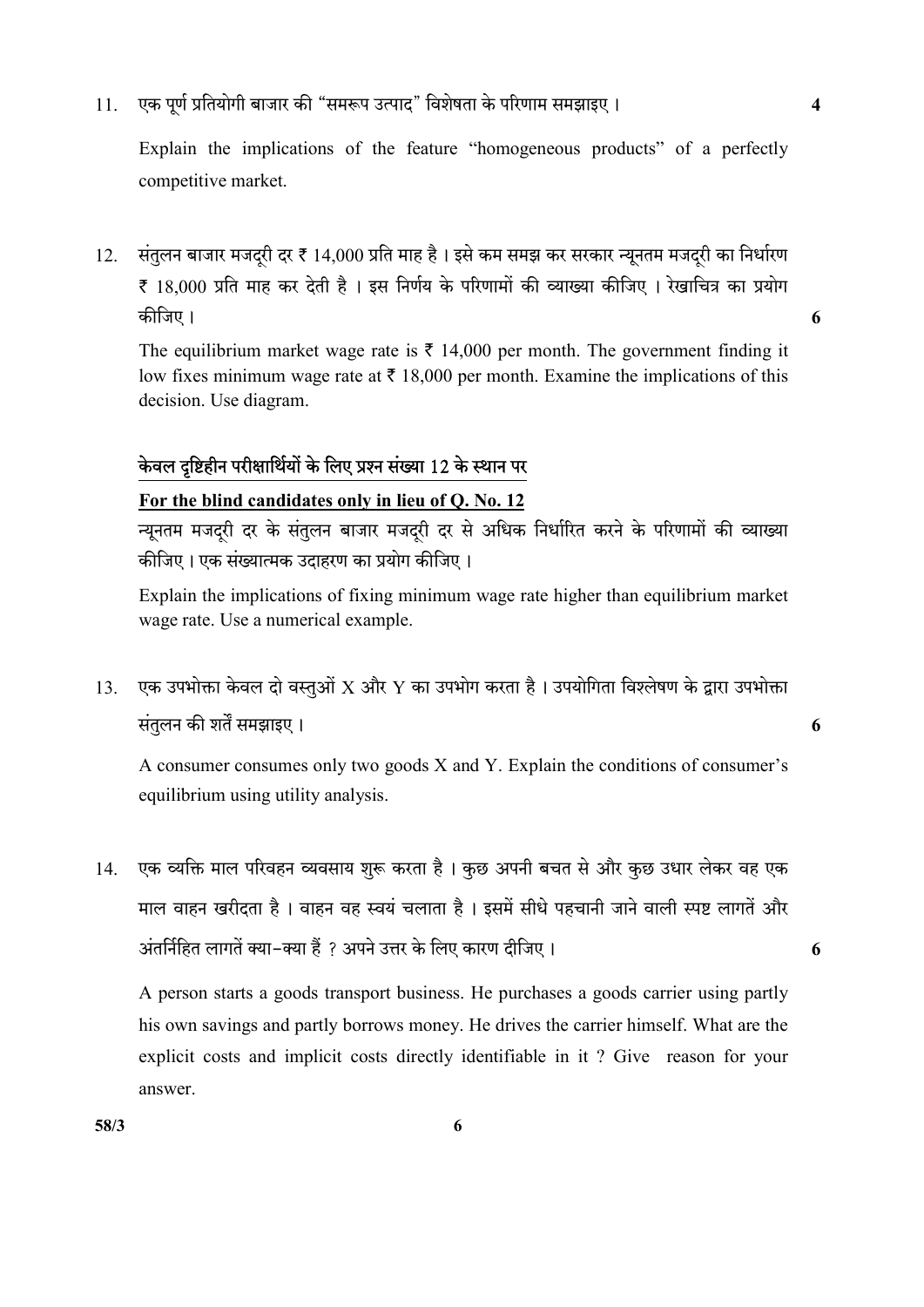15. समझाइए क्यों एक अनधिमान वक्र (क) बाएँ से दाएँ नीचे की ओर ढलवाँ और (ख) उत्तल (convex) 6

#### अथवा

सीमांत प्रतिस्थापन दर की अवधारणा और प्रातिनिधिक अनधिमान वक्र पर इसका व्यवहार समझाइए । एक संख्यात्मक उदाहरण दीजिए। इसके व्यवहार का कारण भी बताइए।

 Explain why is an indifference curve (a) downward sloping from left to right and (b) convex.

#### OR

 Explain the concept of Marginal Rate of Substitution and its behaviour along the typical indifference curve. Give a numerical example. Also give reason for its behaviour.

#### खण्ड – ब

### SECTION – B

- 16. भारत में स्थित एक भारतीय कम्पनी विदेश में स्थित एक कम्पनी में निवेश करती है । भारत के भूगतान संतुलन खाते में यह लेनदेन दर्ज किया जाता है : (सही विकल्प चूनिए)  $\,$ 
	- $(A)$  चालु खाते के क्रेडिट (credit) पक्ष में
	- (B) चालू खाते के डेबिट (debit) पक्ष में
	- (C) पूँजीगत खाते के क्रेडिट (credit) पक्ष में
	- (D) पूँजीगत खाते के डेबिट (debit) पक्ष में

An Indian company located in India invests in a company located abroad. This transaction is entered in India's balance of payments account on : (choose the correct alternative)

- (A) credit side of current account
- (B) debit side of current account
- (C) credit side of capital account
- (D) debit side of capital account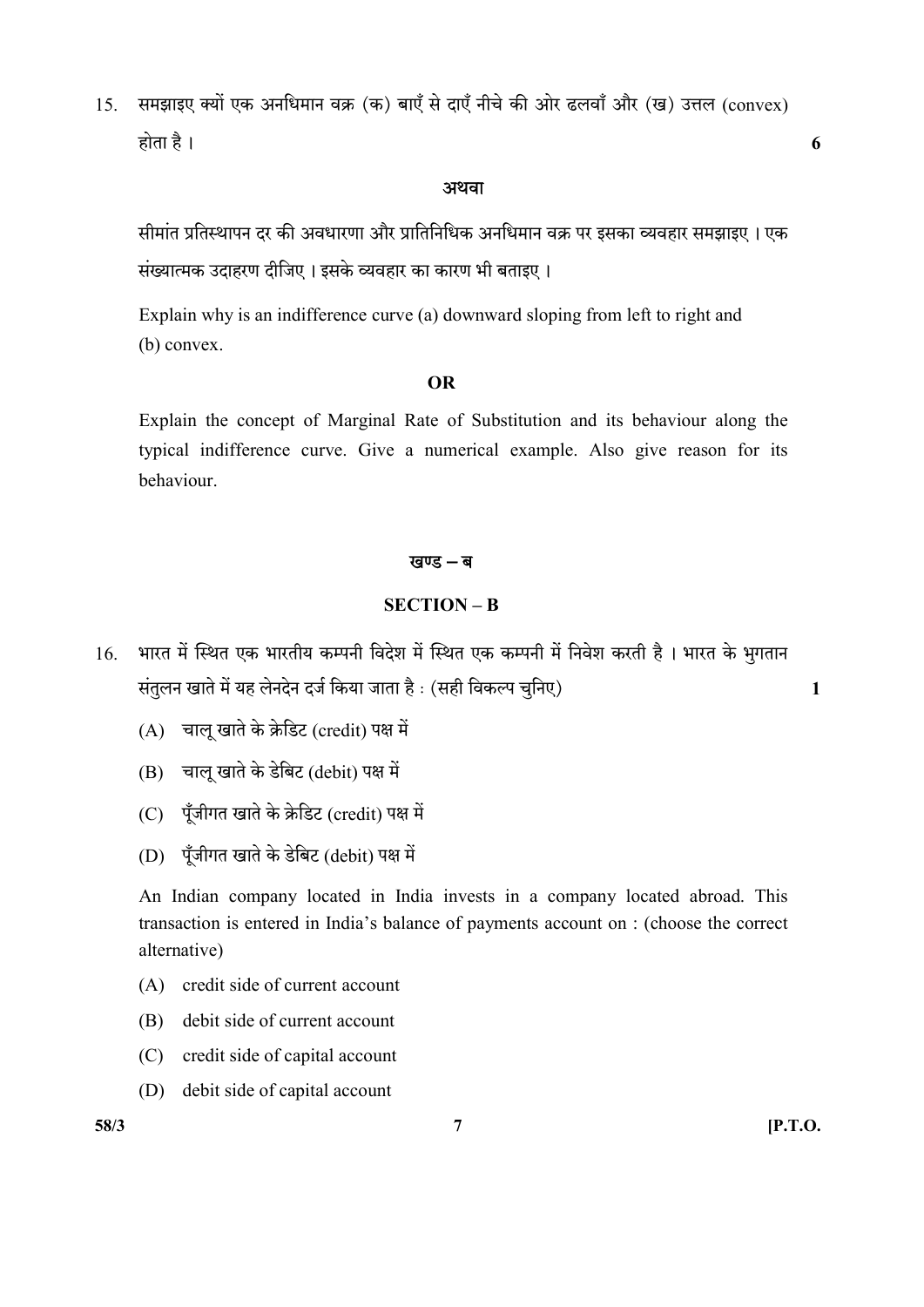- 17. निम्नलिखित उद्देश्य से खरीदी गयी वस्तुएँ अंतिम वस्तुएँ कहलाती हैं : (सही विकल्प चुनिए) 1
	- (A) आवश्यकताओं की संतुष्टि हेतु
	- (B) फर्म में निवेश हेत्
	- $(C)$   $(A)$  तथा  $(B)$  दोनों
	- (D) उपरोक्त में से कोई भी नहीं

Goods purchased for the following purpose are final goods : (choose the correct alternative)

- (A) For satisfaction of wants
- (B) For investment in firm
- (C) Both (A) and (B)
- (D) None of the above
- $18.$  वास्तविक सकल घरेलू उत्पाद से क्या अभिप्राय है ?  $\sim$  1

What is meant by real gross domestic product ?

- 19. ? ( ) 1
	- (A) लाभ कर
	- (B) सम्पत्ति कर
	- (C) सीमा शुल्क
	- (D)

Which one of the following is an indirect tax ? (choose the correct alternative)

- (A) Profit Tax
- (B) Wealth Tax
- (C) Customs duty
- (D) Gift Tax

# $20.$  सरकारी बजट में पूँजीगत प्राप्तियों की परिभाषा दीजिए ।  $\,$

Define capital receipts in a government budget.

 $58/3$  8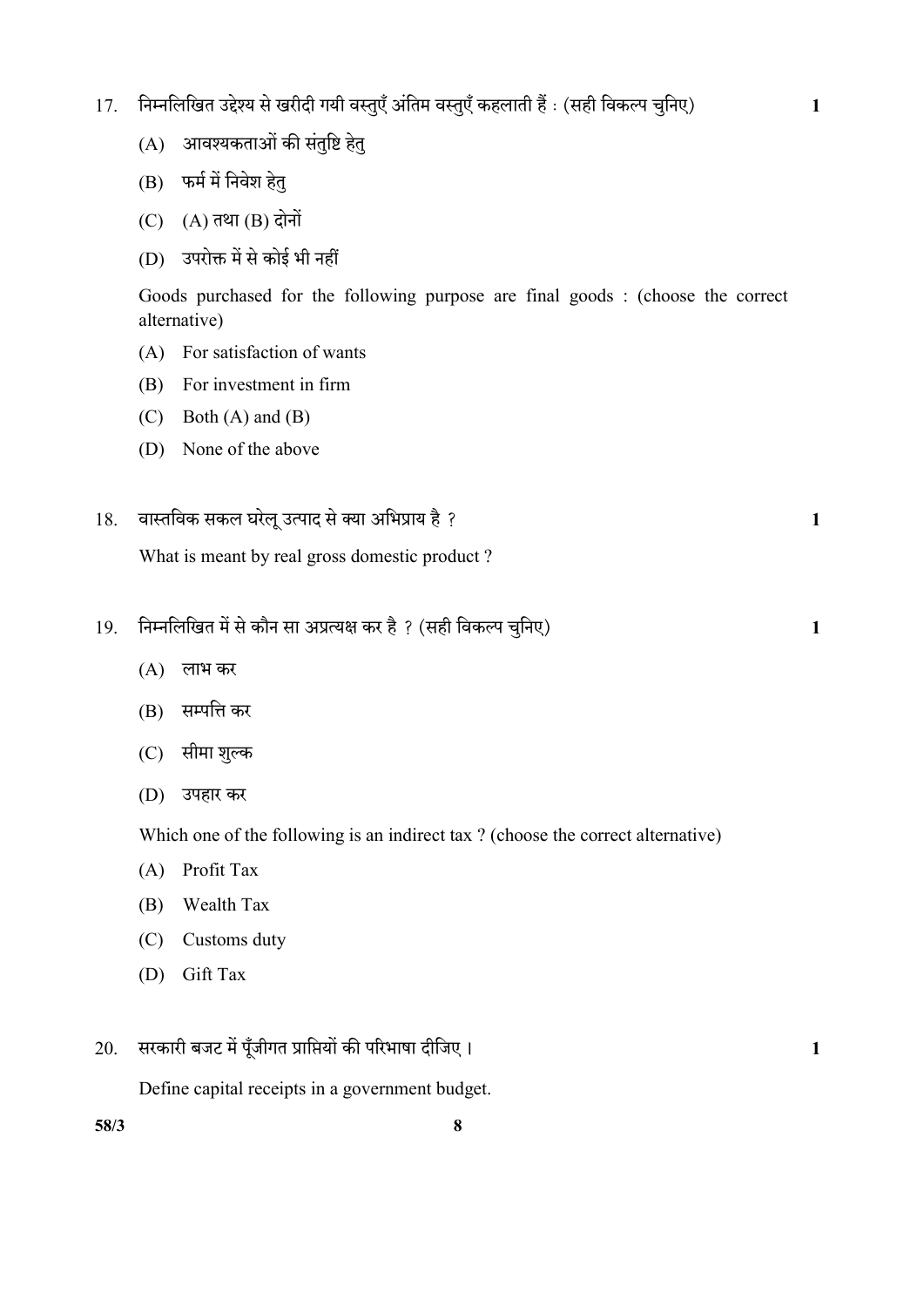- 21. कारण देकर बताइए कि निम्नलिखित के साथ राष्ट्रीय आय मापते समय क्या व्यवहार किया जाता है : 3
	- (i) बैंक द्वारा अपने जमाकर्त्ताओं को ब्याज का भूगतान ।
	- (ii) सरकार द्वारा वृद्ध आयु पेंशन पर व्यय।
	- (iii) कार सर्विस स्टेशन द्वारा ईंजन के तेल पर व्यय।

Giving reason state how the following are treated in estimation of national income :

- (i) Payment of interest by banks to its depositors.
- (ii) Expenditure on old age pensions by government.
- (iii) Expenditure on engine oil by car service station.
- 22. सीमांत उपभोग प्रवृत्ति और सीमांत बचत प्रवृत्ति में क्या अंतर होता है ? दोनों के बीच क्या संबंध है ?  $\,$  3

## अथवा

समग्र माँग से क्या अभिप्राय है ? इसके घटक बताइए।

What is the difference between marginal propensity to consume and marginal propensity to save ? What is the relation between the two ?

#### OR

What is meant by aggregate demand ? State its components.

23. ₹ 400 करोड़ के अतिरिक्त निवेश करने से राष्ट्रीय आय में ₹ 2,000 करोड़ की वृद्धि होती है। निवेश गुणक 3

National income increases by  $\bar{\tau}$  2,000 crores due to an additional investment of  $\bar{\tau}$  400 crore. Calculate the value of investment multiplier.

24. मान लीजिए देश में शराब के उपभोग पर प्रतिबंध लगा दिया जाता है। इसके (क) सकल घरेलू उत्पाद और () 4

#### अथवा

नकारात्मक बाहरी प्रभावों (ऋणात्मक बाह्य कारणों) से लोगों के कल्याण पर क्या प्रभाव पडता है ? एक उदाहरण देकर व्याख्या कीजिए।

 Suppose a ban is imposed on consumption of liquor in the country. Examine its effects on (a) gross domestic product and (b) welfare.

## OR

 How do the negative externalities affect the welfare of the people ? Explain by taking an example.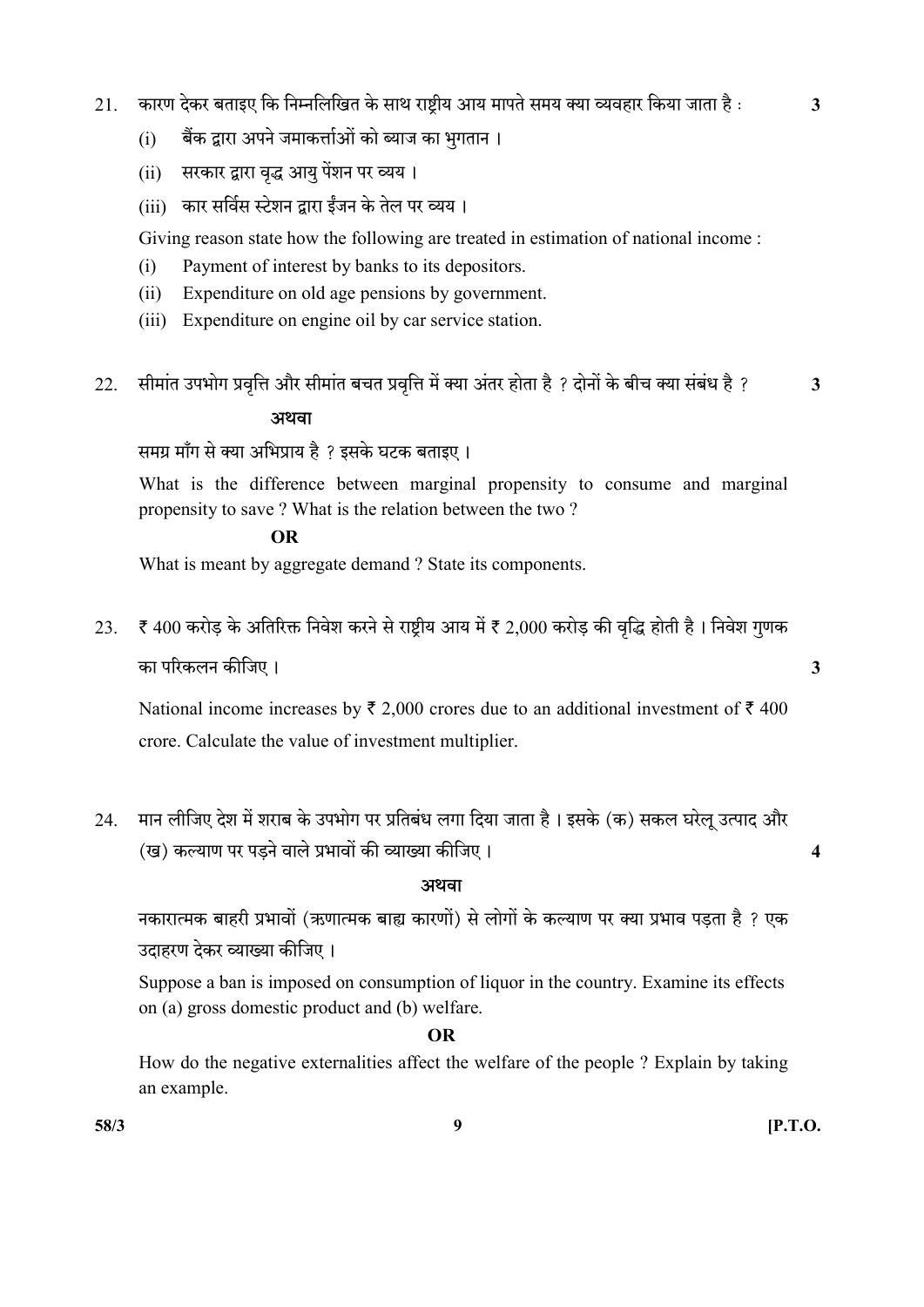25. यदि विधिक आरक्षित निधि अनुपात 10 प्रतिशत हो और नई जमाएँ ₹ 10,000 हो, तो वाणिज्य बैंकों द्वारा 4

If legal reserve ratio is 10 percent and fresh deposits  $\bar{\tau}$  10,000, explain the process of deposit creation by the commercial banks.

 $26$ . मद्रा पूर्ति में वृद्धि लाने में सांविधिक चलनिधि अनुपात (वैधानिक तरलता अनुपात) की भूमिका की व्याख्या 4

Explain the role of statutory liquidity ratio in increasing money supply.

27. स्थिर (नियत) विनिमय दर और लचीली (नम्य) विनिमय दर के बीच भेद कीजिए। यदि विनिमय दर गिरती 6

Distinguish between the fixed exchange rate and the floating exchange rate. If exchange rate falls, explain its effects on exports and imports.

28. 'बचत और निवेश' विधि द्वारा राष्ट्रीय आय के संतुलन स्तर का निर्धारण समझाइए । रेखाचित्र का प्रयोग कीजिए। यह भी समझाइए कि यदि बचत निवेश से अधिक हो तो क्या प्रभाव होंगे। 6

Explain the determination of equilibrium level of national income using 'saving and investment' approach. Use diagram. Also explain the effects if saving is greater than investment.

# केवल दृष्टिहीन परीक्षार्थियों के लिए प्रश्न संख्या 28 के स्थान पर

For blind candidates only in lieu of Q. No. 28. समग्र माँग और समग्र पूर्ति विधि से राष्ट्रीय आय का संतुलन स्तर निर्धारण करने की बचत और निवेश विधि 6

 Derive saving and investment approach from aggregate demand and aggregate supply approach for determination of equilibrium level of national income. Explain what happens if saving is greater than investment.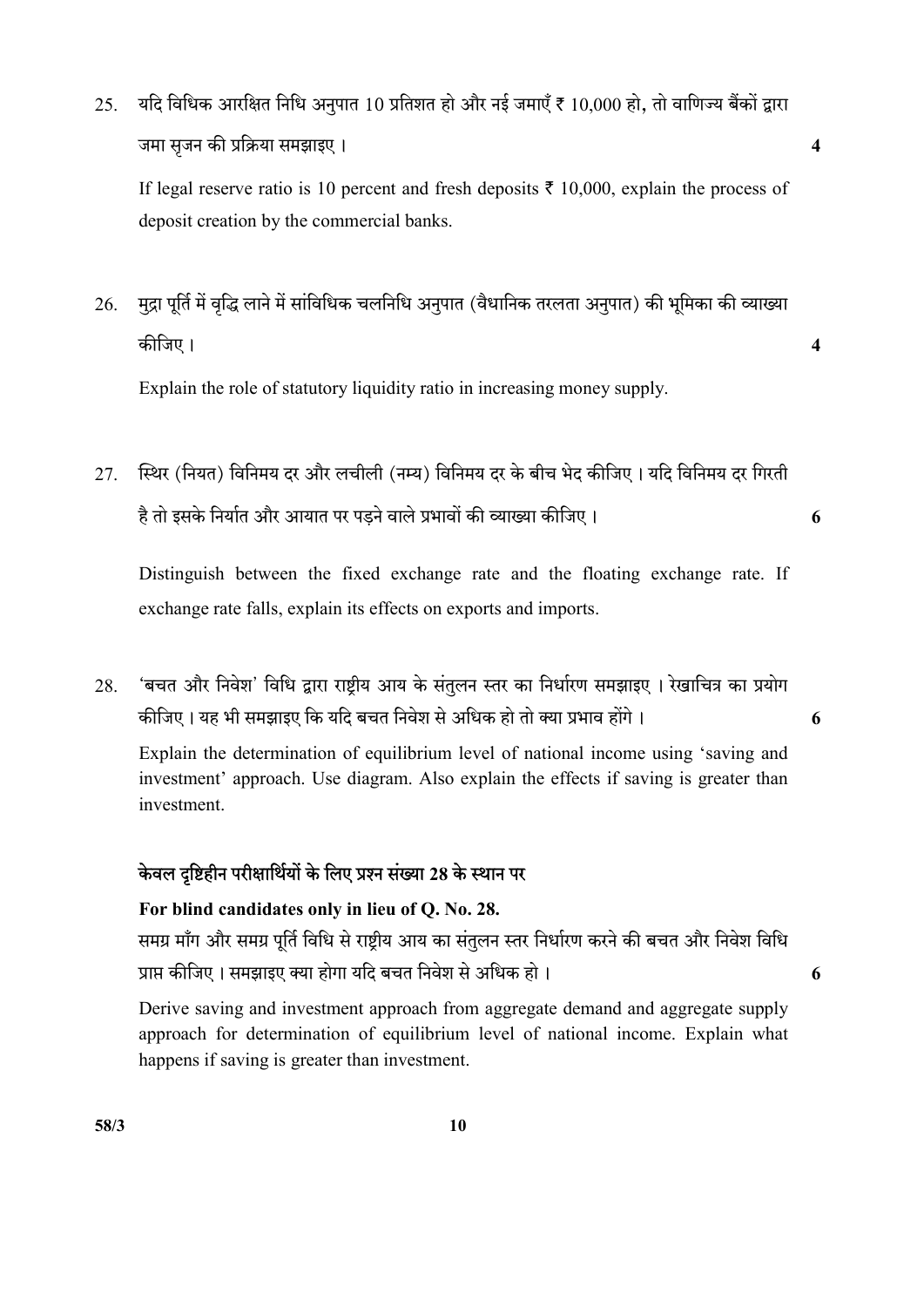29. सरकार गरीबी रेखा से नीचे के परिवारों को अनाज की आवश्यक मदें लगभग मुफ्त प्रदान करती है।

सरकारी बजट द्वारा सरकार कौन सा उद्देश्य पूरा करने का प्रयत्न कर रही है और कैसे ? समझाइए । 6

#### अथवा

समझाइए सरकारी बजट द्वारा आर्थिक स्थिरीकरण का उद्देश्य कैसे प्राप्त किया जा सकता है ?

 Government provides essential items of food grains almost free to the families below the poverty line. Which objective the government is trying to fulfil through the government budget and how ? Explain.

### OR

 Explain how the economic stabilization objective can be fulfilled through the government budget.

|--|--|--|--|--|--|

|        |                                | (रै करोड़) |
|--------|--------------------------------|------------|
| (i)    | विदेशों को निवल कारक आय        | $(-) 20$   |
| (ii)   | अप्रत्यक्ष कर                  | 120        |
| (iii)  | अचल पूँजी का उपभोग             | 70         |
| (iv)   | विदेशों को निवल चालू हस्तांतरण | 10         |
| (v)    | कर्मचारियों का पारिश्रमिक      | 800        |
| (vi)   | स्वनियोजितों की मिश्रित आय     | 400        |
| (vii)  | आर्थिक सहायता                  | 20         |
| (viii) | किराया                         | 100        |
| (ix)   | ब्याज                          | 200        |
| (x)    | लाभ                            | 300        |

 $58/3$  [P.T.O.